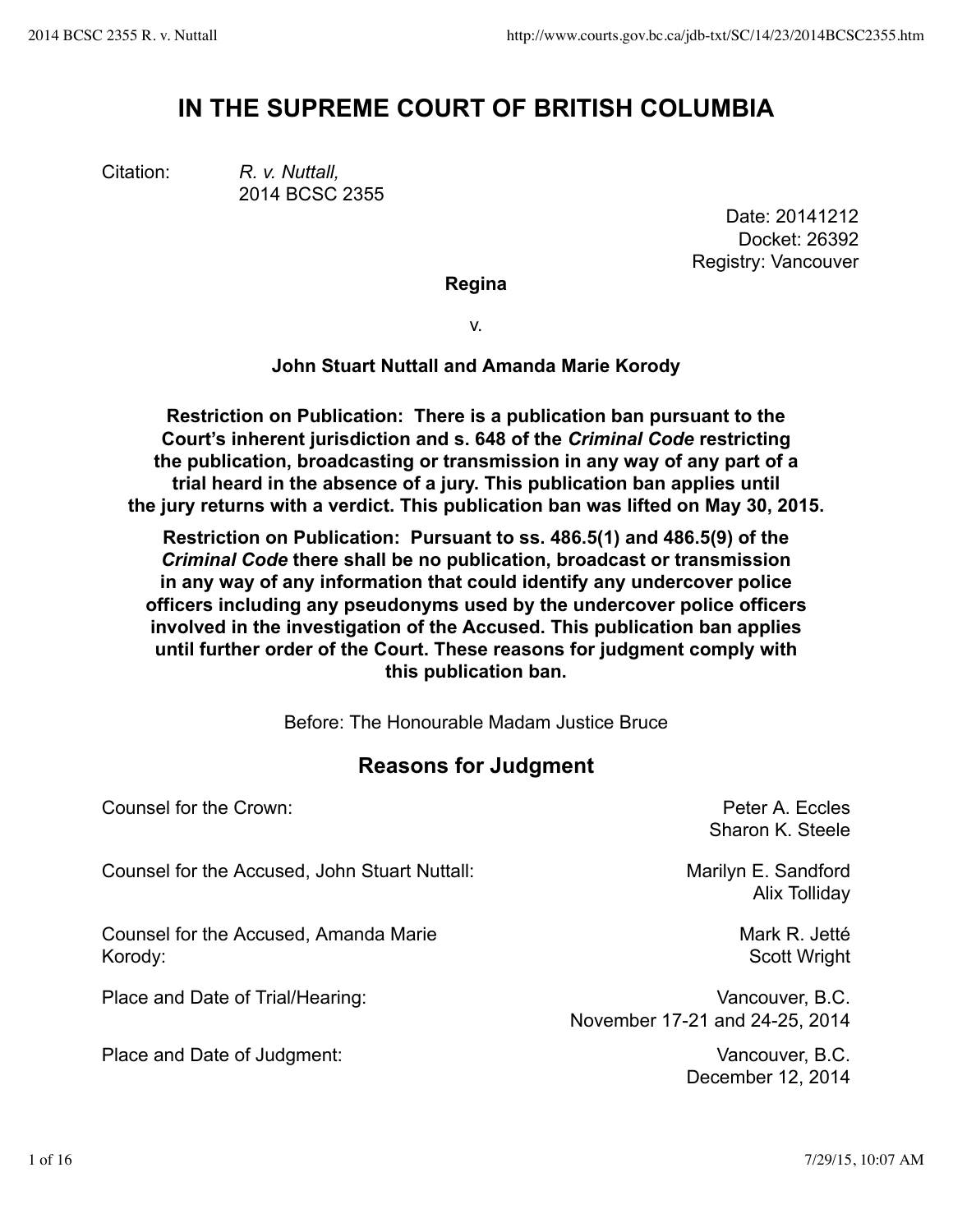#### **INTRODUCTION**

[1] The accused, Amanda Korody and John Nuttall, are charged with several related counts involving allegations of terrorist activities that culminated in the construction and placement of two improvised explosive devices at the B.C. Legislature in Victoria on July 1, 2013. All of the evidence against the accused was obtained through an undercover operation carried out by the RCMP between February 23, 2013 and July 1, 2013.

[2] This is an application to exclude evidence from the trial pursuant to s. 24(2) of the *Canadian Charter of Rights and Freedoms* on the ground that the police violated the accused's right under s. 8 of the *Charter* to be free from unreasonable search and seizure. The notice of application dated October 17, 2014, describes the following violations of s. 8 of the *Charter*:

- 1. A warrantless search and seizure on June 29 and 30, 2013, of items from a room occupied by the accused at the Sundance Motel in Delta, BC;
- 2. A warrantless search and seizure on July 1, 2013, of items in a hotel room occupied by the accused at the Western Bakerview Inn Hotel in Abbotsford, BC;
- 3. A warrantless search and seizure of Nuttall's external hard drive on July 1, 2013;
- 4. A warrantless search and seizure on June 25, 2013, of a shopping list;
- 5. A warrantless search and seizure on May 25, 2013, of Nuttall's last will and testament; and
- 6. A warrantless search and seizure on June 5, 2013, of certain annotated diagrams.

[3] The Court decided that the defence application for a *voir dire* should be granted and provided oral reasons for this conclusion. A *voir dire* was declared and evidence was heard from Officer A., who was the primary undercover officer, and Sgt. Kalkat, who was the senior officer in charge of the investigation. In addition to oral evidence, the Court considered excerpts from the recorded conversations between the accused and the undercover officers, as well as summaries of the police reports and the notes of the undercover officers. The Court also considered excerpts from recorded conversations between the accused outside of the presence of the undercover officers as evidence of their state of mind at the time of the events.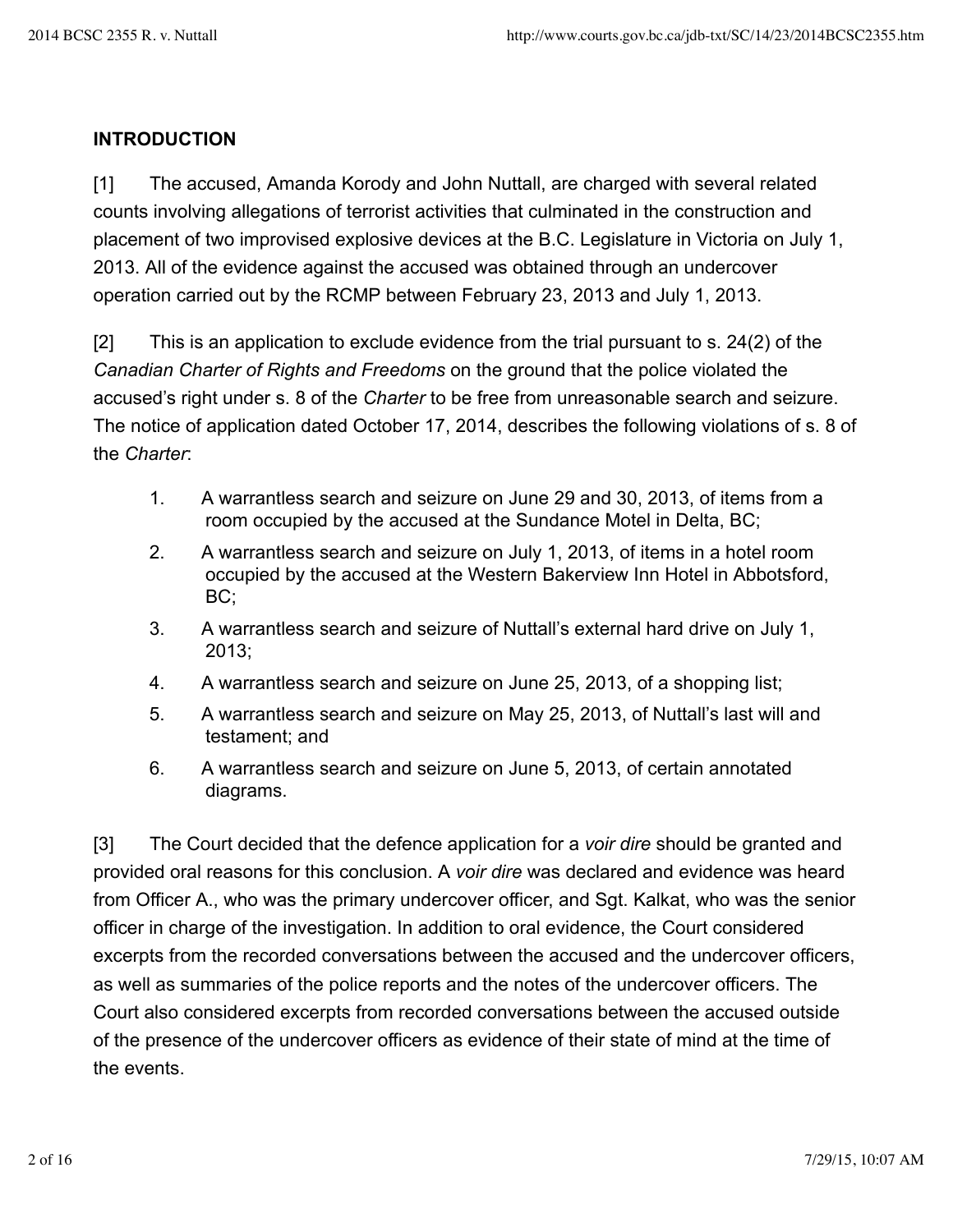## **OVERVIEW OF THE EVENTS**

[4] The undercover operation, called Project Souvenir, was instigated due to reports from the Canadian Security Intelligence Service concerning Nuttall's interest in jihad. The first scenario occurred on February 23, 2013, at which Nuttall was introduced to Officer A. at a gas station for a view only encounter. Officer A. was dressed in traditional Muslim attire. On March 2, 2013, Officer A. had another encounter with Nuttall at the gas station but this time he asked Nuttall for help finding his niece. Nuttall agreed to help. During their encounter, Nuttall told Officer A. that he had plans to become involved in jihad terrorist activities but required money and equipment. They met again on March 3, 2013 to continue searching for the niece. Thereafter during a number of encounters, Officer A. engaged Nuttall in various "jobs" that were designed to make him believe that he was assisting Officer A. with criminal activities. During these encounters Nuttall made various statements that indicated he believed that Officer A. was a radical Muslim who supported jihad. Nuttall frequently discussed his terrorist ideas and plans with Officer A.

[5] On May 3, 2013, the police obtained a one party consent authorization under s. 184.2(3) of the *Criminal Code,* R.S.C. 1985, c. C-46, to intercept the private communications of Nuttall and Korody when in conversation with listed undercover officers for evidence of participation in terrorist activity. It was valid for a period of 60 days.

[6] On May 5, 2013, the police planned a trip to Whistler for the purpose of obtaining a hard drive that Nuttall told Officer A. he was using to compose his plan for jihad. Korody also accompanied them to Whistler. En route to Whistler, Nuttall added to his plan using the computer he brought with them and Korody wrote in her diary. In this scenario, Officer B. posed as a business associate of Officer A. who was to take possession of the hard drive from Nuttall after the plan was complete. Nuttall exited Officer A.'s vehicle and walked over to Officer B.'s vehicle and handed him an envelope containing the hard drive. Officer B. did not say anything to Nuttall.

[7] The police subsequently made a copy of the hard drive and found that it contained a terrorist plan, as well as videos and recordings of Osama Bin Laden lectures and shortcuts to Inspire magazine and the Anarchist Cookbook. There was no warrant obtained prior to the search of the hard drive. It was returned to Nuttall on May 11, 2013, when Nuttall met with Officer B. in a parking lot.

[8] On May 24, 2013, Officer A. took the accused to Vancouver Island ostensibly to search out sites that may be potential targets for jihad. The next day Officer A. introduced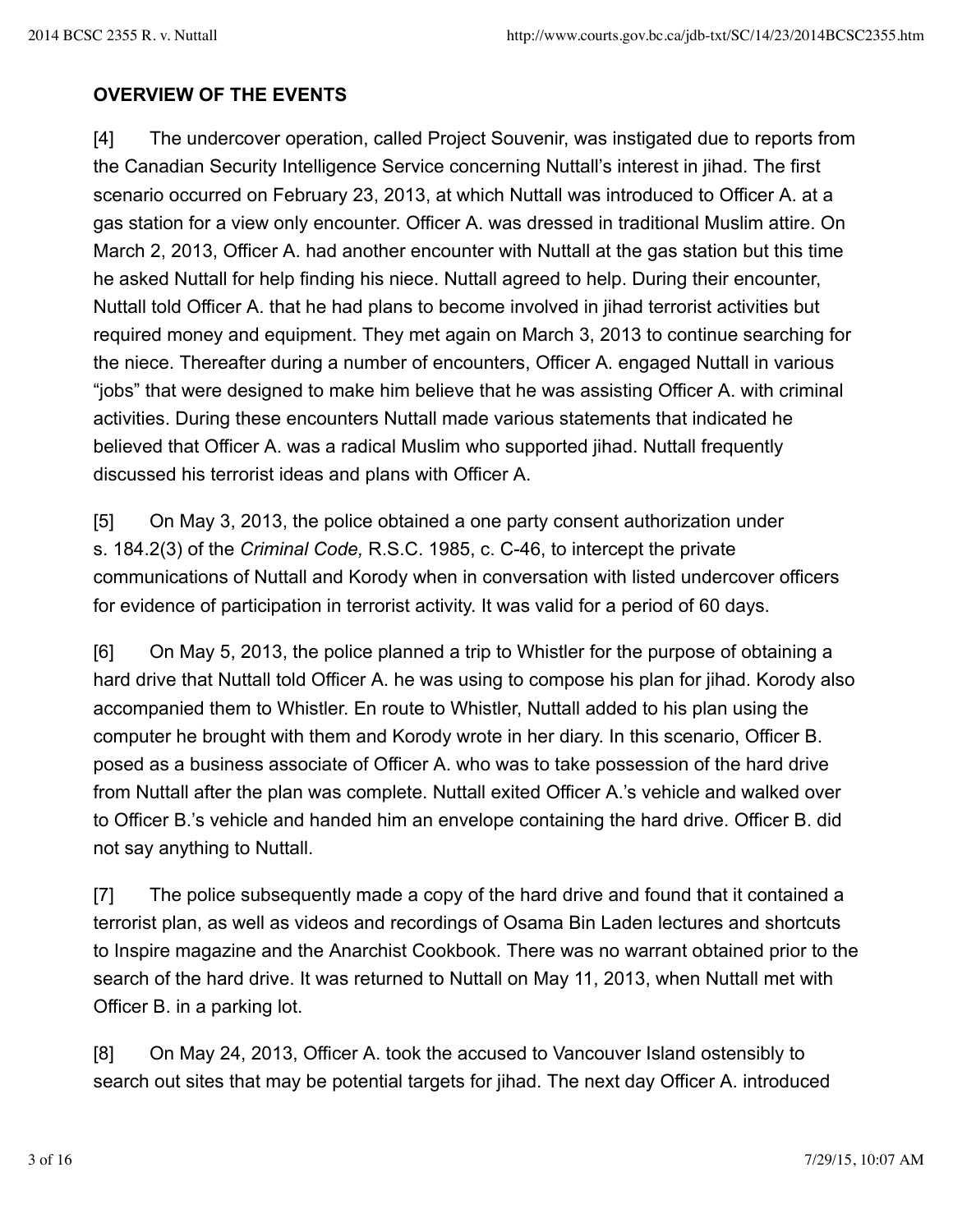Officer C. to the accused as another "brother" who would be helping with their reconnaissance. While they drove around the Victoria area, Nuttall noted on paper maps plausible sites for targets. He also took videos of various sites and vantage points. When they finished the reconnaissance, Officer A. told the accused that he did not want to take the ferry back to the mainland with any electronic storage devices containing maps or pictures of their target sites. Notwithstanding the accused's statements about eating the maps, Nuttall downloaded the videos and photographs he had taken during the day onto a USB jump drive and gave them to Officer C. who promised to get them back to Officer A. once they were on the mainland. Nuttall also gave Officer C. an SD storage card, a red map book and a folded map.

[9] The storage card and the USB jump drive were forensically examined by the police without first obtaining a search warrant. While en route back to the mainland on May 25, 2013, Nuttall dictated his will to Korody who wrote it on two lined pieces of paper. When Nuttall decided that he had to destroy the will, Officer A. told Nuttall that he would burn it. In response, Nuttall instructed Korody to give the will to Officer A. and she did so.

[10] On May 31, 2013, Nuttall asked Officer A. to return the SD card and Officer A. said he had not yet finished examining its contents. Nuttall was then taken to a store to purchase a new SD card.

[11] On June 6, 2013, Nuttall showed Officer A. drawings he had made of a pressure cooker bomb that came from Inspire magazine. After discussing the diagrams with Officer A., Nuttall said that he wanted to burn them; however, Officer A. told Nuttall that he would burn them and would not leave any trace of them. Nuttall said he "kinda need[ed]" the diagrams but then agreed to give them to Officer A. to destroy. Nuttall said, "I'll give it to you. See akhi, I trust you. Right here is enough to get me thrown into prison for the rest of my life but that'll get me thrown into, right there, you gotta get rid of that properly, brother." In reply, Officer A. assured Nuttall that he should not worry as he knew how to destroy such items. On June 16, 2013, Nuttall asked Officer A. to confirm that he had destroyed the diagrams and Officer A. replied that he had burnt the documents and that "those papers are gone" meaning he had destroyed them. Sgt. Thibeault, an RCMP expert in explosives, examined the diagrams and opined that they were a couple of steps away from being able to construct a functioning explosive device.

[12] On June 14, 2013, the police obtained an authorization to intercept the private communications of the accused pursuant to s. 186 of the *Criminal Code* to investigate various terrorism offences designating the accused as the primary targets. The Part VI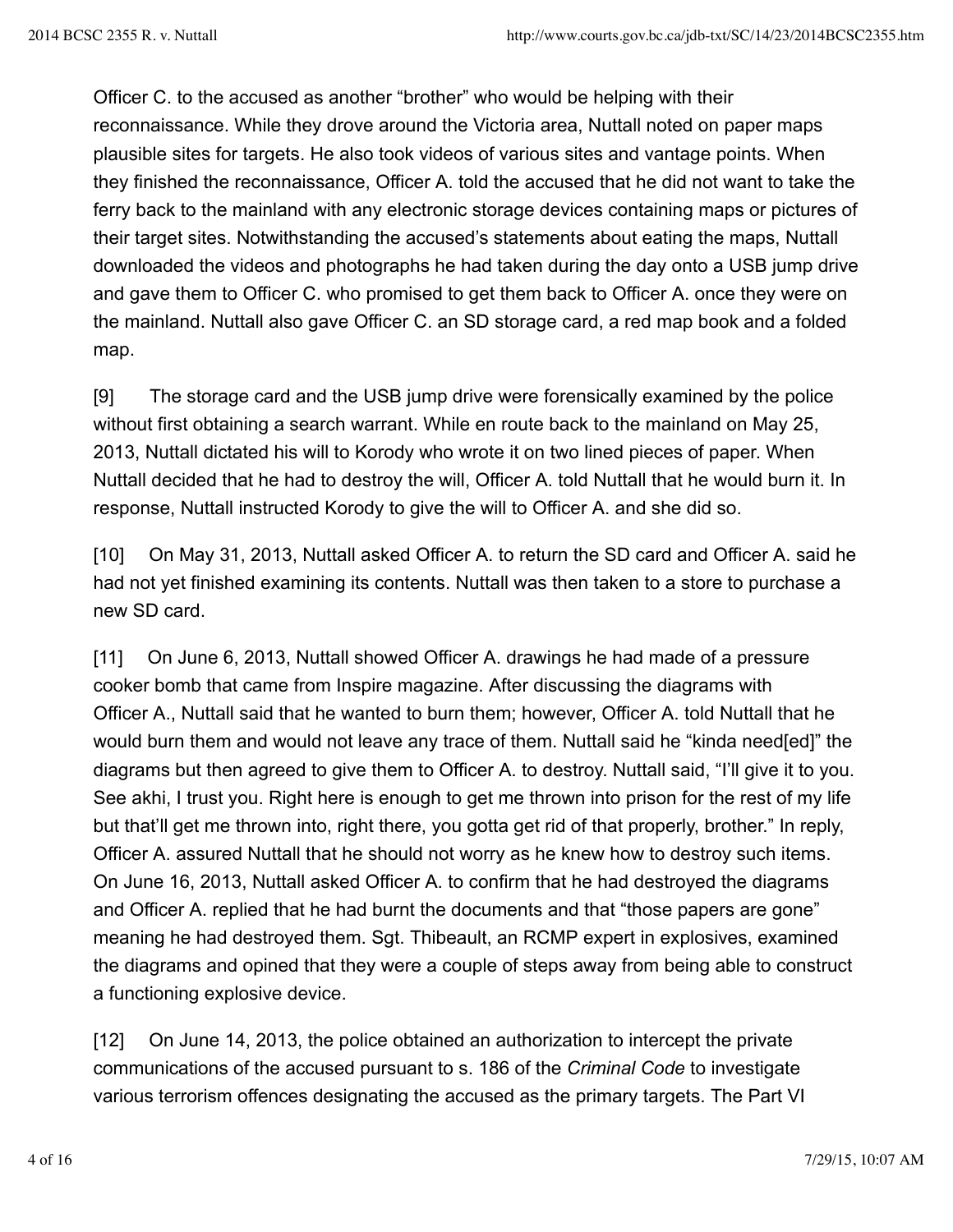authorization was valid for 60 days. To facilitate installation of the recording devices in the accused's home, Officer A. took them on a trip to Kelowna between June 16 and 19, 2013. The trip was designed to give the accused some time to plan a terrorist attack. They drove with Officer A. to the Kelowna airport where they picked up Officer C. The undercover officers subsequently rented a room for the accused at a Sandman hotel. Nothing was accomplished regarding a terrorist plan during this period at the hotel.

[13] On June 25, 2013, Officer A. met with the accused and Nuttall gave Officer A. a shopping list containing items he believed were required to build a pressure cooker explosive device for safekeeping. This list was photocopied by another RCMP officer and the original was returned to Officer A. the next day.

[14] On June 26, 2013, Officer A. picked up the accused from their home and told them that they would be away for several days for the purpose of constructing the pressure cooker explosive devices. Officer A. gave Nuttall the shopping list and drove the accused to various stores where the accused purchased items required for the explosive devices. Their shopping trip was audio and video recorded. The accused worked from the shopping list that they had prepared beforehand.

[15] At the end of the day, Officer A. checked the accused into the Sundance Motel in Delta where they were to work on constructing the explosive devices from the pressure cookers. Before they left his vehicle, Officer A. counselled the accused to leave behind anything that they wanted to be burned. Officer A. also told the accused that he would provide the explosives for the devices. After the accused left the vehicle, Officer A. discovered that they had left the shopping list in his vehicle. That night Nuttall telephoned Officer A. and told him to burn the shopping list and Officer A. agreed to do so.

[16] On June 27 and 28, 2013, the accused were driven to more stores to buy additional supplies for the explosive devices. Officer A. advised the accused that he had burnt the list.

[17] During their stay at the Sundance Motel, the accused worked on the construction of the pressure cooker explosive devices and collected items that they would need to discard. Officer A. instructed the accused to fill two bags; one would contain items that must be destroyed and the other bag would be for garbage.

[18] On June 29, 2013, Officer A. went to see the accused at their motel room and told them that Officer D., who was introduced to them as the "main brother", was coming to meet them. Officer D. staged an interview of the accused for the purpose of deciding whether to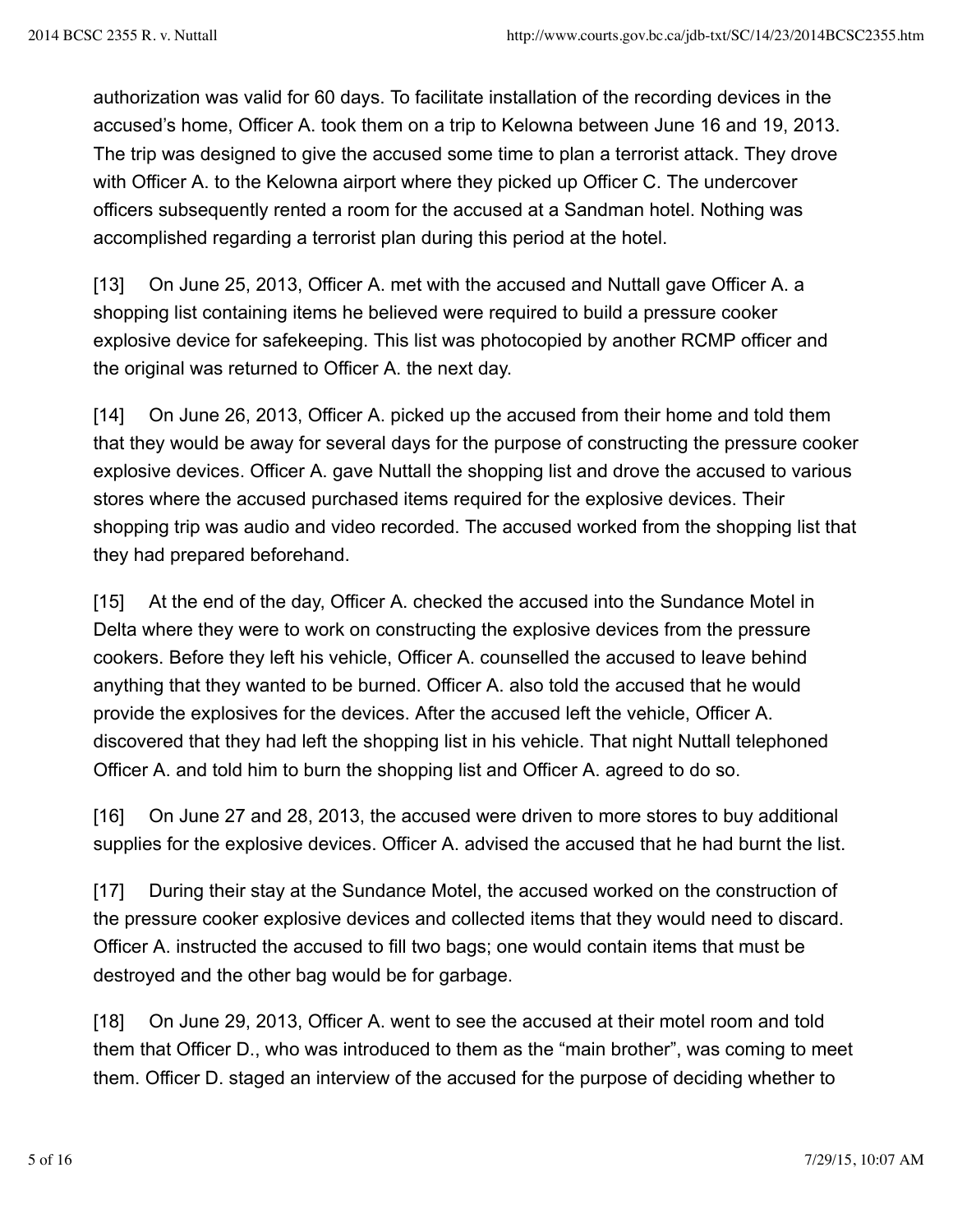approve Officer A.'s involvement in the plan to place explosives at certain locations. Another brother, Officer E., was also introduced to the accused as a person who would help the accused with their plan. After Officer D. left the motel, Officer E. filmed the accused in a testimonial video about his jihad beliefs. At the end of the day Nuttall gave to Officer A., three pressure cooker explosive devices, two timers and some garbage to be burned. Officer A. later provided these devices to RCMP officers who inserted C4 explosives and a larger quantity of modelling clay. The devices, as completed by the RCMP, were not capable of exploding.

[19] On June 30, 2013, Officer A. picked up the accused from the Sundance Motel and Nuttall took with him a bag of tools and leftover bomb parts, as well as some personal items. These items were left in the trunk of Officer A.'s vehicle on the understanding by the accused that they would be destroyed. They switched vehicles at a mall and then drove to the ferry terminal. Other officers retrieved the items from the trunk of Officer A.'s vehicle; these included all of the items that the accused had given to Officer A. on June 29 and 30 for the purpose of destroying.

[20] After the accused left the Sundance Motel room, the RCMP searched the room without a search warrant and seized additional items left by the accused.

[21] On arrival in Victoria, Officer A. checked the accused into a hotel in Sydney and on the evening of June 30, 2013, he drove the accused to Victoria to do reconnaissance on where to place the explosive devices. They ultimately chose the bushes at the Legislature as the appropriate location. In the early hours of the morning on July 1, 2013, Officer A. drove the accused from their hotel in Sydney to Victoria where they retrieved the pressure cooker devices from a vehicle that had been parked in that location by the RCMP. Officer A. drove the accused to the Legislature where they placed the devices in the bushes. When the last device had been placed in the bushes by Nuttall, Officer A. became aware that Nuttall had a folding knife on his person. They subsequently drove to the ferry terminal and, once in the Lower Mainland, Officer A. checked the accused into a room at the Best Western Bakerview Inn hotel in Abbotsford. Before Officer A. left the room, Nuttall gave him the hard drive from his computer for the purpose of destroying it. This hard drive was the same one that had been given to Officer B. earlier during the undercover investigation. The hard drive was again forensically analyzed by the RCMP without a search warrant.

[22] After Officer A. left the accused's room at the Best Western hotel, the RCMP continued to monitor the accused while plans were made for their arrest. Officer A. telephoned the accused on several occasions and led them to believe that he was in the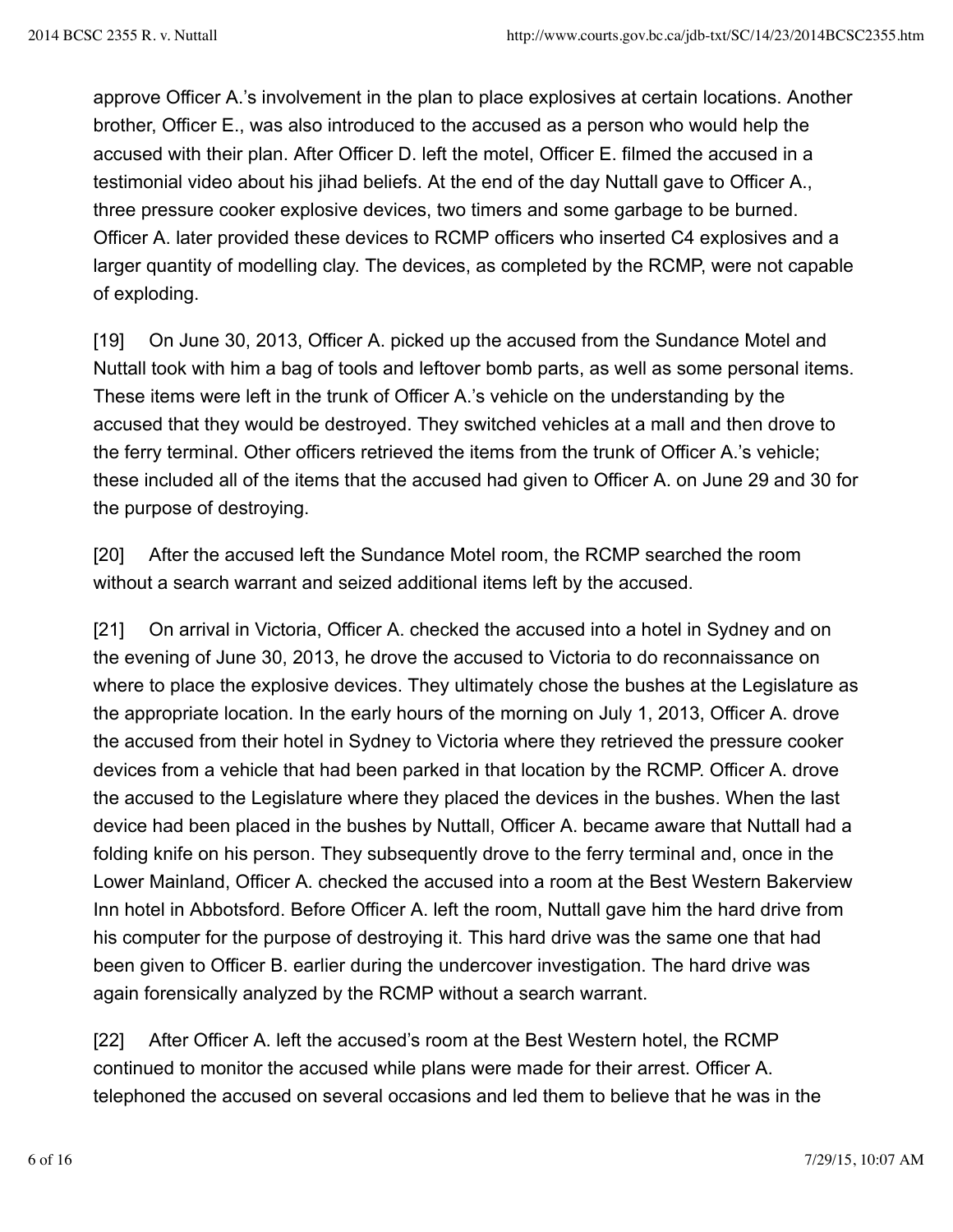process of organizing their departure from Canada by air. He counselled them to leave all of their possessions behind, including their computers and his associates would arrange for these items to be destroyed to prevent the police from connecting the accused to the explosive devices. When the accused left the room upon instructions from Officer A., they left behind all of their possessions and immediately outside of the room they were arrested. The RCMP subsequently entered the hotel room without a search warrant, conducted a search and seized all of the items found in the room on the basis that it was abandoned. The RCMP subsequently obtained a warrant to search the hard drives of the two computers found in the room.

[23] The reports completed by the undercover officers shortly after the accused were arrested indicate that Officer A.'s instructions to the accused to leave all of their belongings in the room at the Best Western was intended to ensure Nuttall left behind the knife he had on his person when planting the explosive devices.

#### **ARGUMENT**

#### **A. Position of the Accused**

[24] The accused argue that they had a reasonable expectation of privacy in the items they handed over to Officer A. and the items that they left in the various hotel rooms at the direction of Officer A. A reasonable expectation of privacy exists when a person has a subjective expectation of privacy in the subject matter of a search and that subjective expectation of privacy is objectively reasonable in all of the circumstances: *R. v. Edwards*, [1996] 1 S.C.R. 128 at para. 45; and *R. v. Tessling*, 2004 SCC 67 at para. 19.

[25] The accused at all times desired that the items seized by the police be destroyed and in this way remain confidential. Further, they expressed this concern to Officer A. and among themselves privately. This subjective privacy interest was maintained over the items given to Officer A. and left in the hotel rooms at his direction because the accused entrusted the items to him for the purpose of having them destroyed. Officer A. led the accused to believe that he would destroy the items given to him and left in the hotel room and, further, that he had special skills regarding this matter. They were brothers in arms and not simply drug sellers or purchasers that have become targets of an undercover police investigation. In these circumstances it was objectively reasonable for the accused to believe that their privacy interests would be preserved by Officer A. because he promised them, as a fellow terrorist, that he would destroy the items entrusted to him.

[26] The accused acknowledge that in some cases a person may abandon their privacy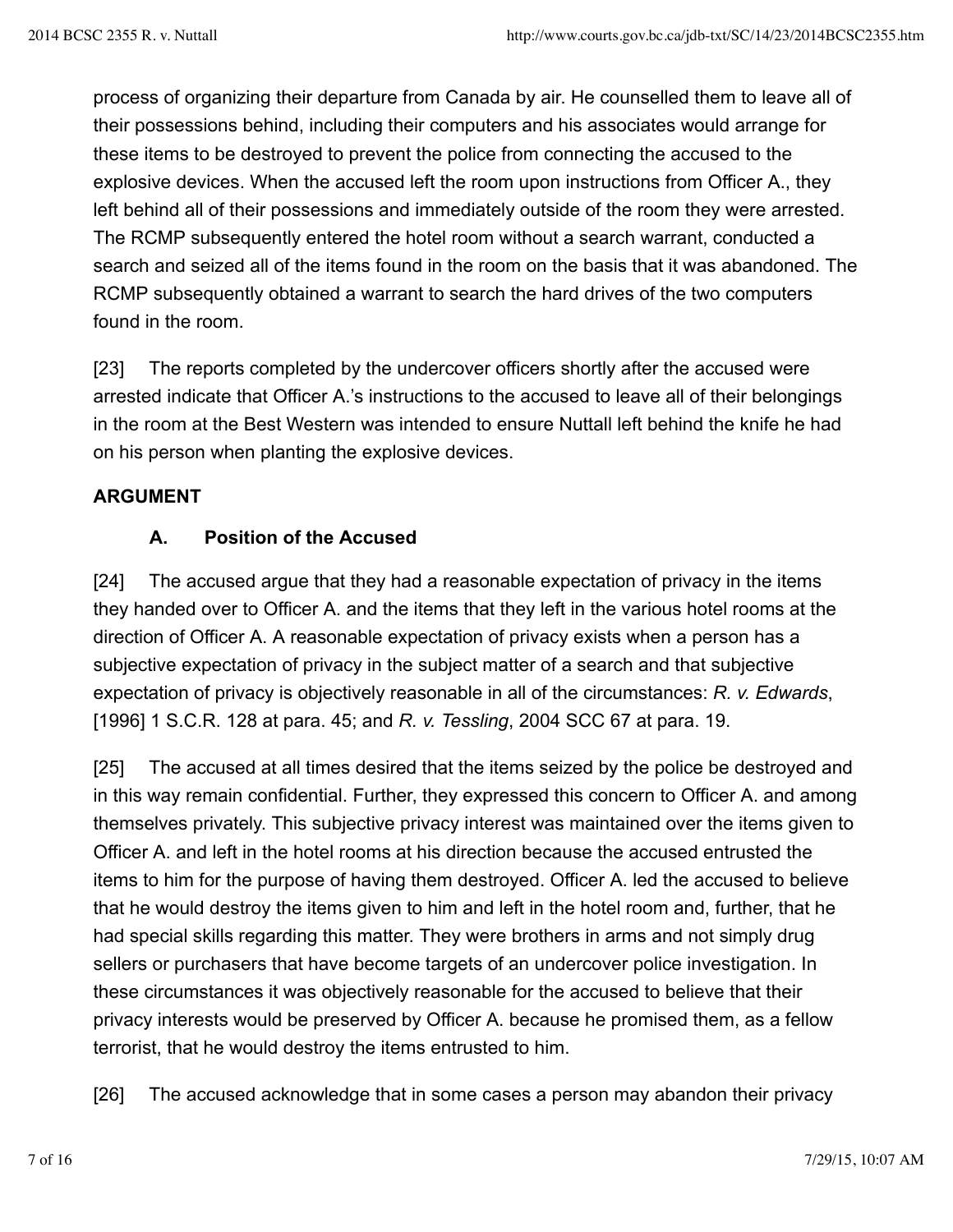interest in an item. The test applied is whether a reasonable and independent observer would conclude that a continued assertion of a privacy interest is unreasonable in all of the circumstances: *R. v. Patrick*, 2009 SCC 17 at paras. 22-25. However, the accused argue that they did not abandon the seized items based on an application of this test.

[27] In this regard, the accused maintain that they did not "consent" to the taking of the items by Officer A. in a legal sense because they were not aware that Officer A. was a police officer. Further, there was no informed consent because the accused were not aware that they could choose not to consent. Accordingly, consent cannot be invoked in an undercover police operation: *R. v. Roy*, 2010 BCCA 448 at para. 23. Moreover, an undercover officer is not free to intrude upon a person's privacy rights except insofar as the express or implied invitation of the targeted person permits: *Roy* at paras. 29-31 and *R. v. Evans*, [1996] 1 S.C.R. 8 at paras. 14-15, Sopinka J. The accused argue that the only invitation to intrude on their privacy rights that was accorded to Officer A., in his undercover capacity, was to take the items given to him for the purpose of destroying them. In failing to comply with the limited invitation to destroy the items, the police engaged in a search and intruded upon the privacy rights of the accused: *R. v. Tsekouras*, 2014 ONSC 2420 at paras. 46-47.

[28] Because the searches were warrantless, there is a presumption of unreasonableness and the onus rests with the Crown to establish on a balance of probabilities that they were reasonable: *R. v. Collins*, [1987] 1 S.C.R. 265 at 278. In this case, none of the searches were authorized by law and therefore unreasonable. Accordingly, the defence argue the searches and seizures violated the accused's rights under s. 8 of the *Charter*.

[29] Lastly, the accused argue that the evidence obtained in violation of s. 8 of the *Charter* ought to be excluded from the trial pursuant to s. 24(2) of the *Charter*.

# **B. Position of the Crown**

[30] The Crown argues that the accused abandoned any privacy interest they had in items left behind in hotel rooms or given over to Officer A. and thus the preservation of this evidence does not constitute a search or a seizure within the meaning of s. 8 of the *Charter*. The Crown maintains the accused dealt with the evidence in such a way as to forfeit any reasonable expectation of privacy, in an objective sense, in keeping the information they disclosed confidential: *Patrick* at paras. 22-25.

[31] The Crown argues that abandonment is a question of fact and the question is whether the accused have acted in relation to the subject matter of their privacy claims in a manner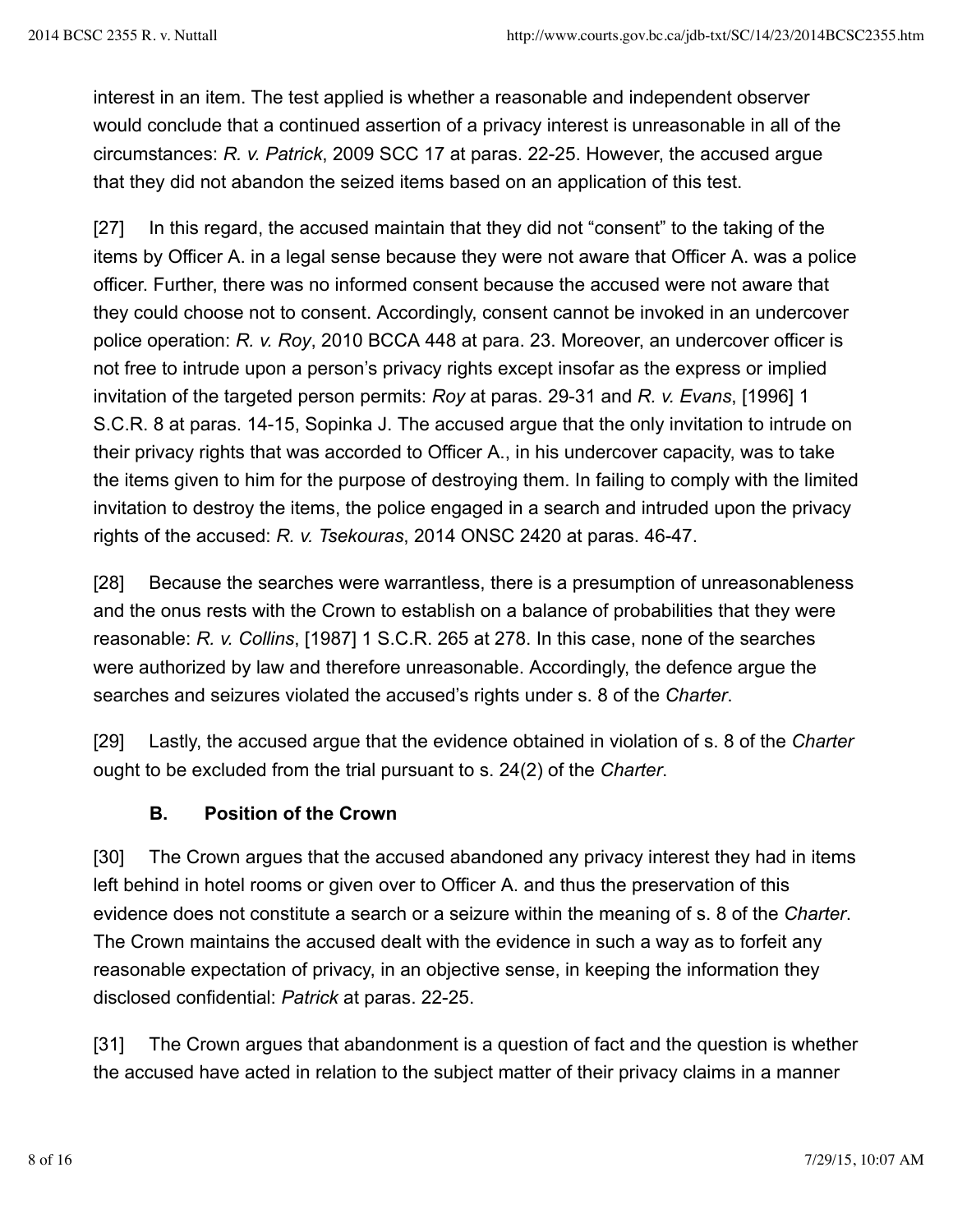that would lead a reasonable and independent observer to conclude that the continued assertion of a privacy right is unreasonable in all of the circumstances: *Patrick* at para. 25. The Crown says that the undercover officers, in taking possession of the items in dispute, did not act beyond what they were invited to do by the accused. The officers' conduct after taking possession of the items is not a factor to be assessed in judging abandonment: *Patrick* at para. 54.

[32] Moreover, the Crown argues that the undercover officers were no different from anyone else taking possession of potentially incriminating evidence based on lies told to the accused: *Lewis v. United States* (1966), 385 U.S. 206 at 5-6 (S.C.); *Roy*; *HMTQ v. Dallas, Hinchcliffe & Terezakis*, 2002 BCSC 760 at paras. 18-20; and *R. v. Felger*, 2014 BCCA 34. Where the accused trust false friends to throw out the evidence, the *Charter* does not protect their privacy interests.

[33] Lastly, the Crown argues that even if the seizure of the evidence constitutes a breach of s. 8, all of the factors relevant to an inquiry under s. 24(2) of the *Charter* favour admission of the evidence in dispute.

#### **DECISION**

[34] As Cory J. concludes in *Edwards* at para. 33, there are two distinct inquiries in any challenge to the admissibility of evidence pursuant to s. 8 of the *Charter*. First, the court must determine whether the accused had a reasonable expectation of privacy in the item that is alleged to have been searched or seized by the police. In most cases this question must be answered without reference to the conduct of the police during the impugned search. If the accused is not found to have a reasonable expectation of privacy in the item searched or seized, that is the end of the inquiry and the accused does not have standing to allege a breach of s. 8 of the *Charter*: *Edwards* at para. 45. Moreover, unless the state has intruded upon a person's reasonable expectation of privacy, there is no search that is protected by s. 8 of the *Charter: Evans* at para. 11. Second, if the accused did have a reasonable expectation of privacy, the court must determine whether the search was an unreasonable intrusion into the privacy rights of the accused. It is at this stage in the inquiry that the conduct of the police is relevant.

[35] Whether a person has a reasonable expectation of privacy in the subject matter of an alleged search or seizure is determined by examining "the totality of the circumstances". In *Edwards* at para. 45, Cory J. described several relevant factors including:

(i) presence [of the accused] at the time of the search;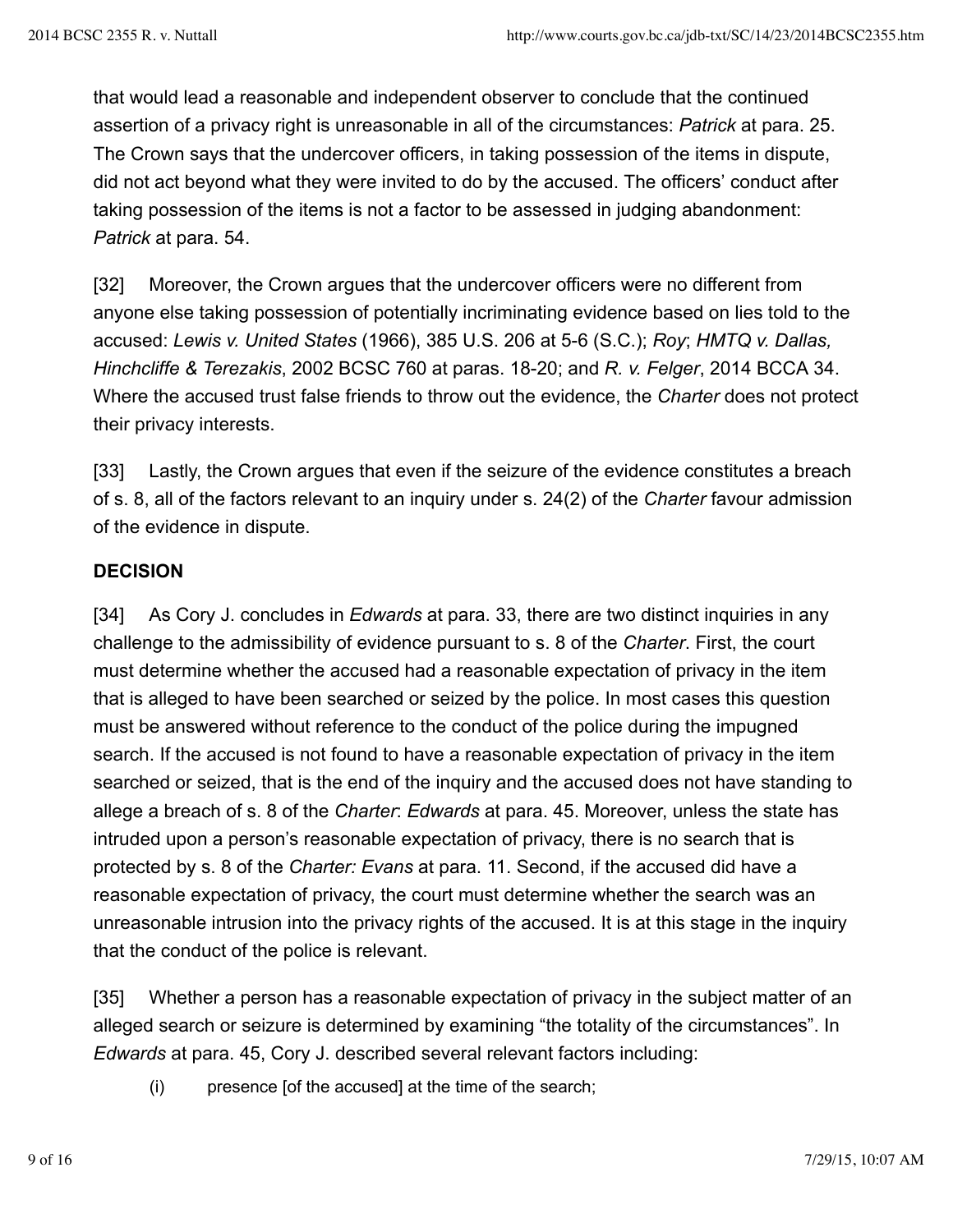- (ii) possession or control of the property or place searched;
- (iii) ownership of the property or place;
- (iv) historical use of the property or item;
- $(v)$  the ability to regulate access, including the right to admit or exclude others from the place;
- (vi) the existence of a subjective expectation of privacy; and
- (vii) the objective reasonableness of the expectation.

[36] In *Tessling*, Binnie J. refined the *Edwards* factors; the Court developed a test that reflected a need for a subjective expectation of privacy that was objectively reasonable. Relating this test to the facts in *Tessling*, Binnie J. described the inquiry as follows at para. 32:

- 1. What was the subject matter of the FLIR image?
- 2. Did the respondent have a direct interest in the subject matter of the FLIR image?
- 3. Did the respondent have a *subjective* expectation of privacy in the subject matter of the FLIR image?
- 4. If so, was the expectation *objectively* reasonable? In this respect, regard must be had to:
	- a. the place where the alleged "search" occurred;
	- b. whether the subject matter was in public view;
	- c. whether the subject matter had been abandoned;
	- d. whether the information was already in the hands of third parties; if so, was it subject to an obligation of confidentiality?
	- e. whether the police technique was intrusive in relation to the privacy interest;
	- f. whether the use of surveillance technology was itself objectively unreasonable;
	- g. whether the FLIR heat profile exposed any intimate details of the respondent's lifestyle, or information of a biographical nature.

[Emphasis in original.]

[37] In *Patrick*, Binnie J. specifically addressed the issue of abandonment. In *Patrick*, the police suspected the accused was operating an ecstasy laboratory in his home and they seized bags of garbage from the bins located at the rear of the accused's property. The police had to reach into the accused's air space to retrieve the bags but did not trespass on the property. The question for the Court was whether the accused had dealt with the items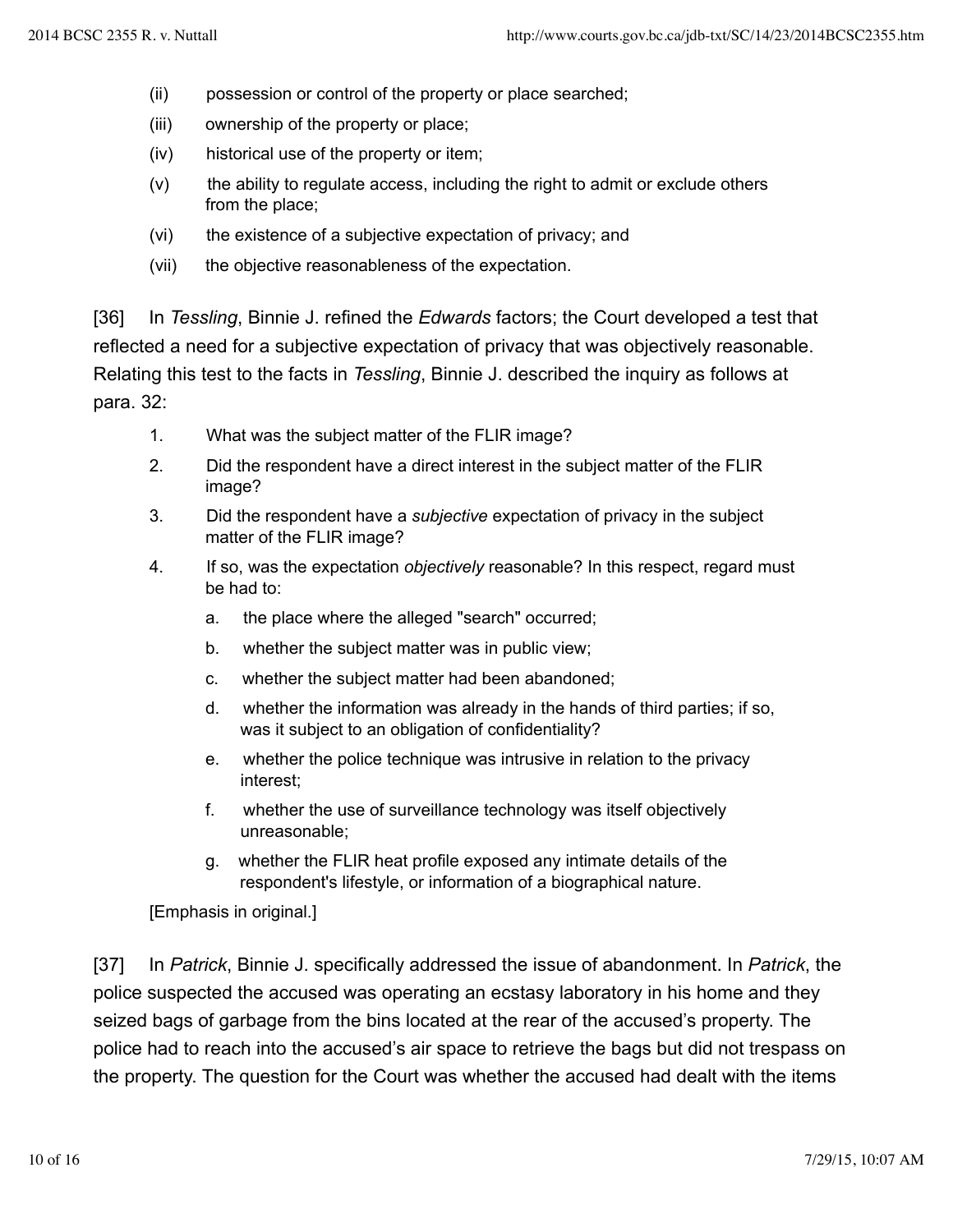placed into the garbage bins "in such a way as to forfeit any reasonable expectation (*objectively* speaking) of keeping the contents confidential": *Patrick* at para. 13 (emphasis in original). Further, Binnie J. held that the objective reasonableness of a continuing expectation of privacy is judged from the perspective of "the reasonable and informed person who is concerned about the long-term consequences of government action for the protection of privacy": *Patrick* at para. 14. In other words, the assessment is concerned with balancing the public's interest in being left alone by the state with the public interest in the advancement of law enforcement goals.

[38] Binnie J. went on to describe the concept of abandonment in relation to a person's privacy interest at para. 20 of *Patrick*:

[20] The concept of abandonment is about whether a presumed *subjective* privacy interest of the householder in trash put out for collection is one that an independent and informed observer, viewing the matter *objectively*, would consider reasonable in the totality of the circumstances (*Edwards*, at para. 45, and *Tessling*, at para. 19) having regard firstly to the need to balance "societal interests in protecting individual dignity, integrity and autonomy with effective law enforcement" (*R. v. Plant*, [1993] 3 S.C.R. 281, at p. 293); secondly, whether an accused has conducted himself in a manner that is inconsistent with the *reasonable* continued assertion of a privacy interest and, thirdly, the long-term consequences for the due protection of privacy interests in our society. [Emphasis in original.]

[39] Where it is found that a person has abandoned property, he ceases to have a reasonable expectation of privacy in it: *Patrick* at paras. 22-24. Abandonment is a question of fact as articulated by Binnie J. at para. 25 of *Patrick*:

[25] Abandonment is therefore an issue of fact. The question is whether the claimant to s. 8 protection has acted in relation to the subject matter of his privacy claim in such a manner as to lead a reasonable and independent observer to conclude that his continued assertion of a privacy interest is unreasonable in the totality of the circumstances.

[40] In the case at hand, there are two distinct types of evidence claimed to have been seized by the police in contravention of s. 8 of the *Charter*: (1) items seized from hotel rooms that the accused occupied for a time and subsequently vacated; and (2) items that were given to Officer A. for the purpose of destroying them or given to another undercover officer. Each of these categories of evidence will be addressed separately. I note that the defence do not claim that the accused had a continuing expectation of privacy in the items left behind in the Sundance hotel room because these items were actually left as garbage to be thrown out by the hotel staff. Everything over which the accused want to assert a privacy interest was taken with them. However, the defence claim the accused had a continuing and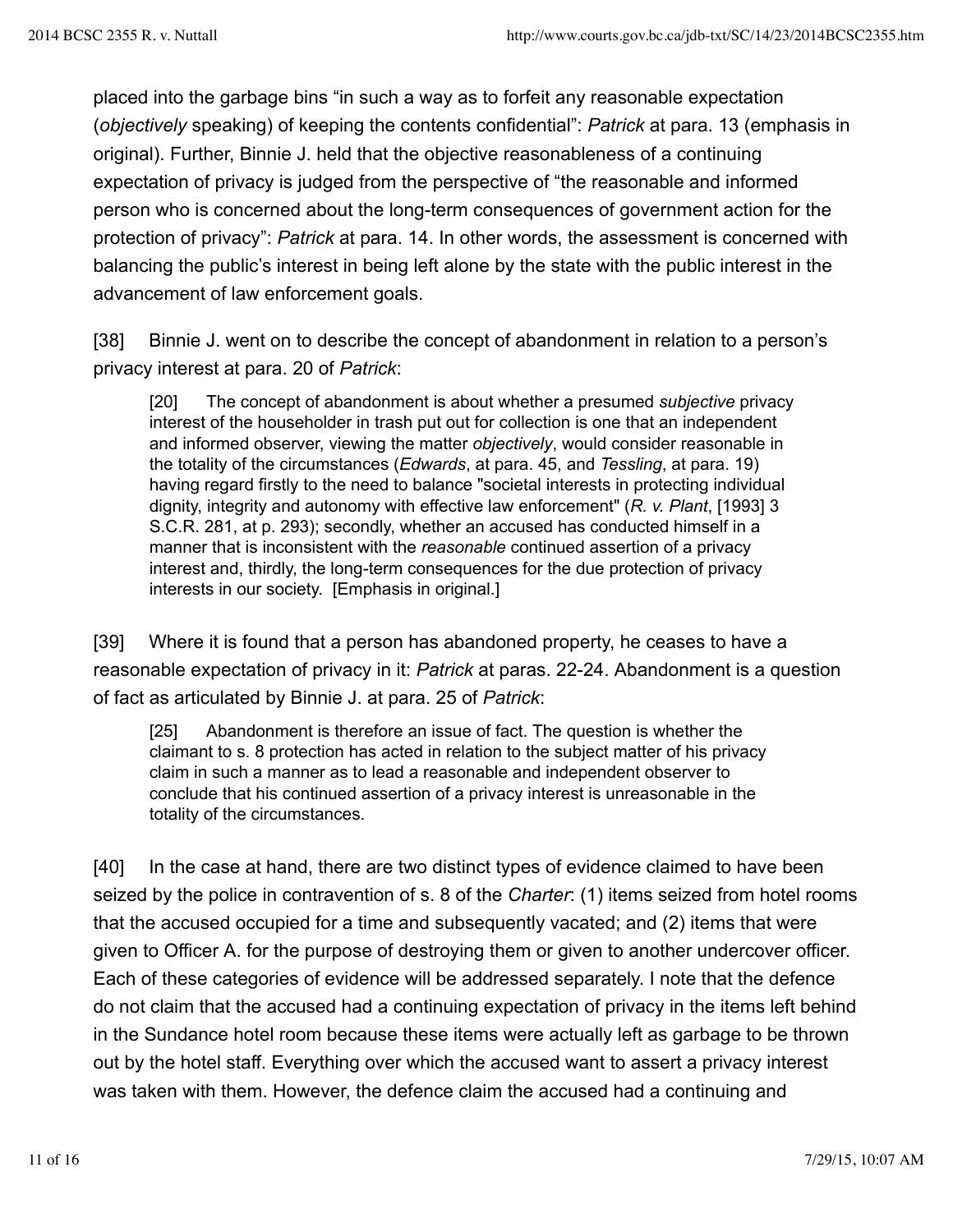reasonable expectation of privacy in the items seized by the police from the Best Western hotel room in Abbotsford.

#### **A. Hotel Room Items**

[41] Applying the legal principles described earlier to the items left behind by the accused in the Best Western room rented by Officer A., it is apparent that the accused had a direct and substantial interest in the informational content of the items seized by the police. While there were some items that could only be characterized as garbage or waste, even these items had the potential to carry DNA of the accused and other highly personal information. There was a clear subjective privacy interest in these items and a concern to protect them from discovery by the police. As Binnie J. said in *Patrick* at para. 30, the so called garbage could "paint a fairly accurate and complete picture of the householder's activities and lifestyle." There were also computers included in the items seized by the police and there is normally a high expectation of privacy in the information stored therein: *R. v. Vu*, 2013 SCC 60 at paras. 40-45. Moreover, the accused had a subjective expectation of privacy in the items left behind in the hotel room as evidenced by their private discussions concerning the need to destroy the items to protect their confidentiality and by the concerns for confidentiality that were shared with Officer A. A subjective expectation of privacy is also presumed regarding activities that take place in one's home: *Patrick* at para. 37. A hotel room, particularly where the accused could control access, is tantamount to a private residence during their temporary stay regardless of who rented the room: *R. v. Wong*, [1990] 3 S.C.R. 36 at 50-51.

[42] The real question is whether the subjective expectation of privacy was objectively reasonable in all of the circumstances. On the one hand, the accused acted in a manner that demonstrated a continuing interest in preserving the confidentiality of the information contained in the items left in the hotel rooms. They left the items for the express purpose of ensuring their destruction by Officer A. and his associates. On the other hand, there are several factual circumstances that render any continuing expectation of privacy unreasonable. First, having left the hotel rooms with no expectation of returning (the accused believed they would be flown out of the country), the room was accessible to all employees of the hotel who could also authorize entry to the room by the police. Second, there is no evidence that the accused took any steps to prevent discovery of the items in the room; nothing was hidden from view or otherwise made inaccessible to the cleaning staff or third parties authorized by the hotel to enter the room. Third, the accused did not stand at the door of the hotel room to preclude entrance by hotel staff or anyone authorized by the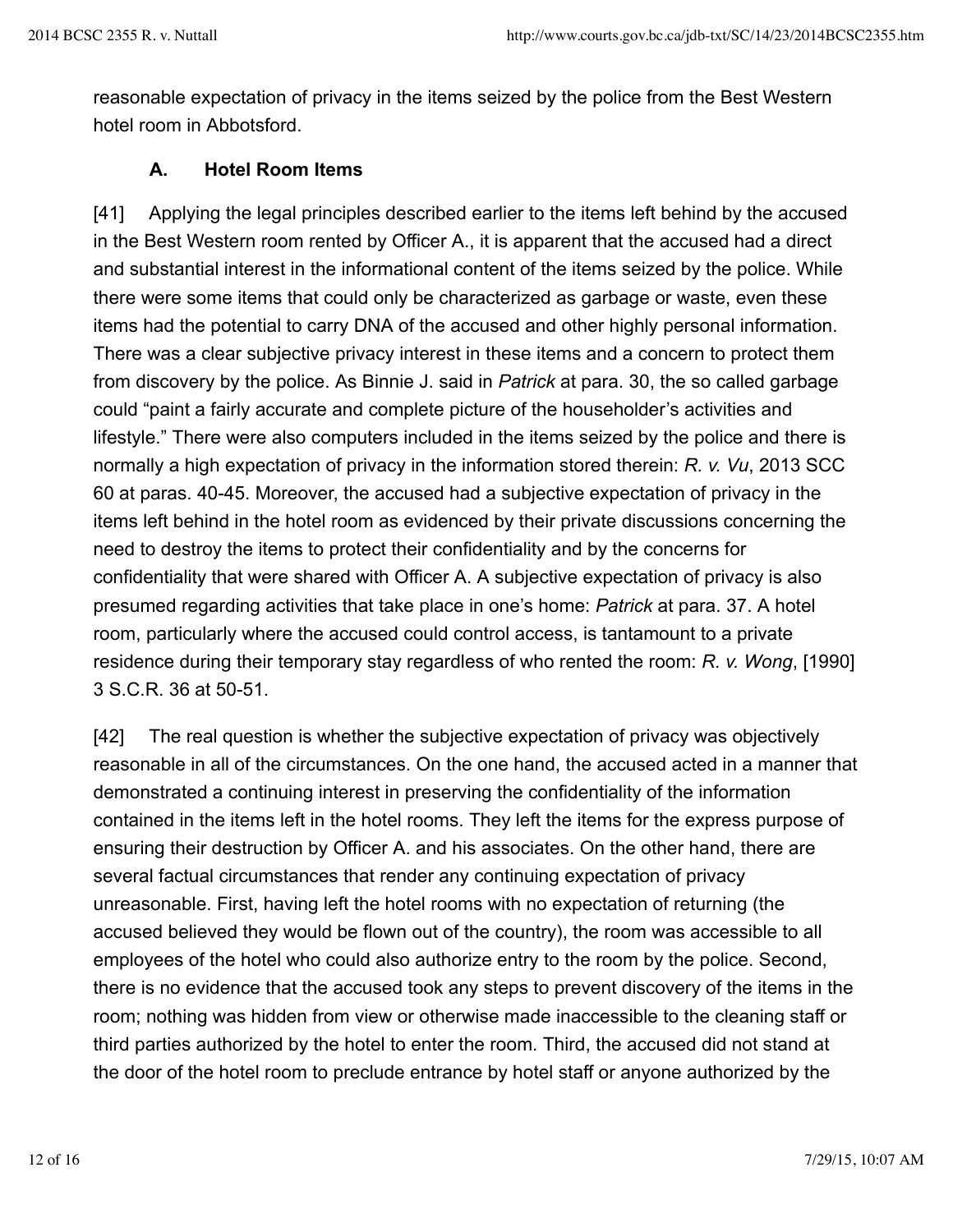hotel to enter and did not ask a third party or Officer A. to do this in order to preserve the confidentiality of the items inside the room. Fourth, with regard to the laptops left at the Best Western hotel, there is no evidence that the accused protected the privacy of the information in their computers with a password or by any other means.

[43] Lastly, it cannot be said that the police tricked the accused into abandoning the hotel rooms by unlawful means or by investigative techniques that violated other *Charter*protected rights such as s. 7, the right to life, liberty and security of the person, or s. 9, the right not to be arbitrarily detained. The objective of the police was to ensure that the accused did not exit the room in possession of a knife because the plan was to arrest them shortly after they left the room and this weapon could potentially present a danger to the arresting officers. Although the defence argued that Officer A.'s instructions to leave the room with only the clothes on their backs was a ruse to force them to abandon their privacy interest in the items left behind, I find this is inconsistent with the incident reports prepared by the police immediately before and after the arrest and actually made the seizure more complicated. Had the accused retained possession of the items after they left the hotel room, the police would have been able to search and seize these items lawfully as incidental to arrest.

[44] Even if one assumes the police tricked the accused in the manner argued by the defence, nothing that Officer A. did to convince the accused to comply with his instructions to leave everything behind was either unlawful or in violation of other *Charter*-protected rights. Officer A. did not threaten the accused or act in a manner that would have led them to believe their lives would be in danger had they chosen to ignore his instructions. Officer A. did not intimidate or coerce the accused into abandoning all of their property in the Best Western hotel room. Officer A. lied to the accused as part of a legitimate undercover police investigation and his actions went no further than a continuing insistence that he was part of their conspiracy and had their best interests at heart. He had the tools and the expertise to properly destroy the evidence and the accused believed Officer A.'s assertions. They trusted him and the fact that their trust was misplaced does not render the officer's conduct unlawful or otherwise objectionable from a public interest perspective.

[45] Although the defence argues that Officer A. acted beyond or outside of the implied or express invitation extended by the accused to be privy to their private activities by failing to destroy the property left in the hotel rooms, I am unable to accept that the undercover operation was subject to any limitations of this nature. This is not akin to a situation where the police, pretending to be customers, act in a manner that goes beyond what an ordinary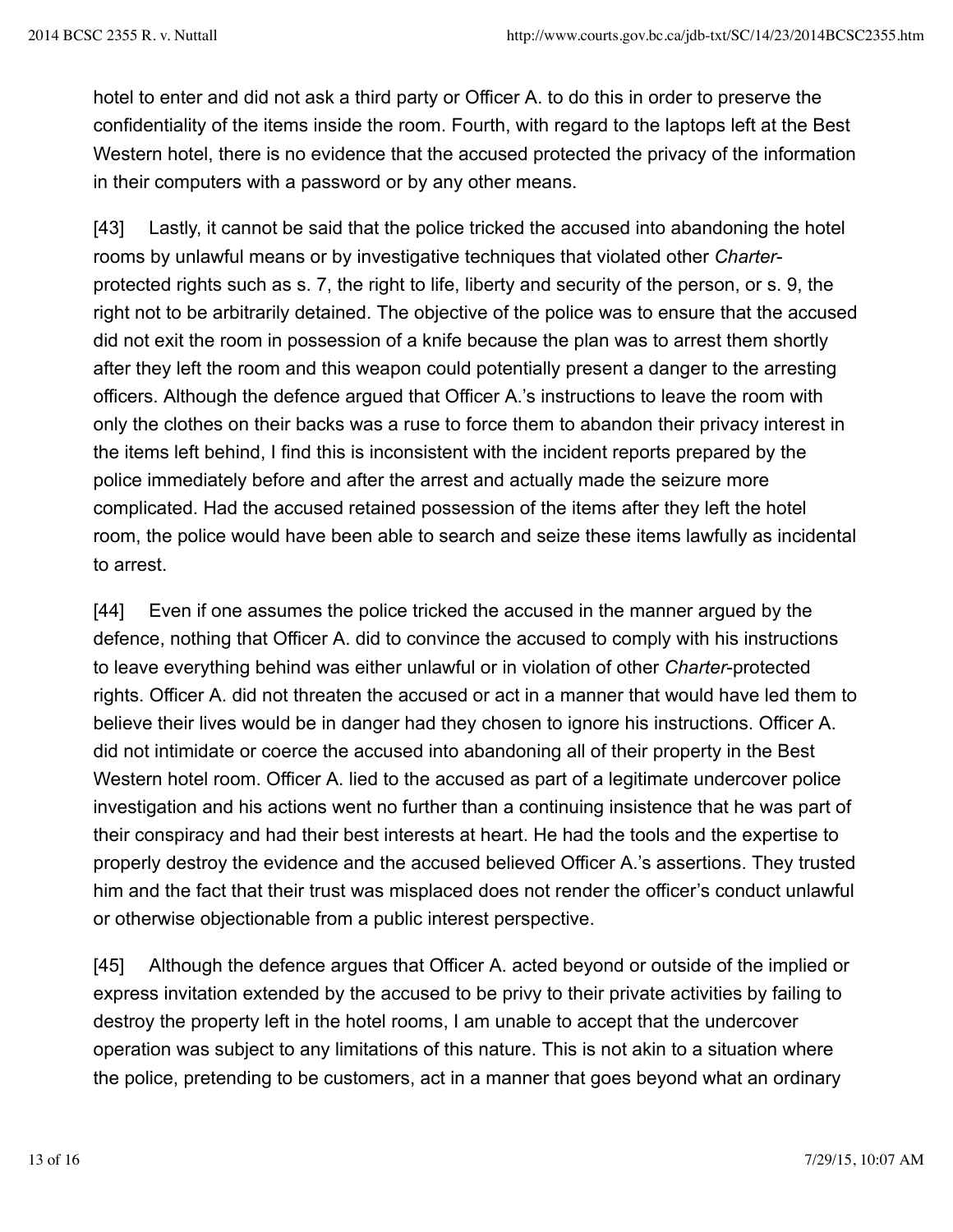customer is implicitly invited to do when entering a store or an otherwise private space. In this case, the accused accepted Officer A. as a co-conspirator and there were no implied or express parameters to their relationship that went beyond what any other co-conspirator would be subject to. Officer A. could not lawfully search their residence or their hotel rooms under the guise of the undercover operation; however, to find that Officer A. was unable to secure evidence of an offence by convincing the accused that he knew what to do with any incriminating items unless he first secured an authorization would substantially defeat the purpose of the operation. Moreover, in *Roy*, the Court of Appeal rejected the notion that the express or implied invitation extended to an undercover officer who entered a private residence to view purchase money for a planned drug deal was breached because the officer's true purpose was to collect evidence against Mr. Roy. The police do not require an authorization to use information they properly obtain through an undercover operation: *Roy* at para. 32.

[46] For these reasons, I find that the accused abandoned any privacy interest in the items seized by the police from the hotel room at the Best Western in Abbotsford. As a consequence, the search and seizure of these items did not attract the protection of s. 8 of the *Charter.* Because the police obtained a search warrant to forensically examine the laptop computers left behind in the room, it is unnecessary to address whether the accused abandoned any privacy interest in the information contained on these hard drives.

# **B. Items to be Destroyed**

[47] Turning to the privacy interest of the accused in the items given to Officer A. during the undercover operation, I am satisfied that the accused continued to have a subjective privacy interest in these items as a result of the terms upon which they transferred them to Officer A.'s possession and control. The accused gave up possession of the property for the express purpose of destroying it to maintain confidentiality over the information it may contain or the incriminating evidence it may harbour. This state of mind is evident in the recorded private conversations between the accused and in their conversations with Officer A. and the other undercover officers. Moreover, the accused had a direct interest in the informational content of the property that was accepted by Officer A. for the purpose of its destruction.

[48] The question is whether this continuing subjective expectation of privacy was objectively reasonable in all of the circumstances. This is not a case where Officer A. or any other police officer entered and searched premises or a vehicle in which the accused had a reasonable expectation of privacy in order to obtain the property. In each case, the accused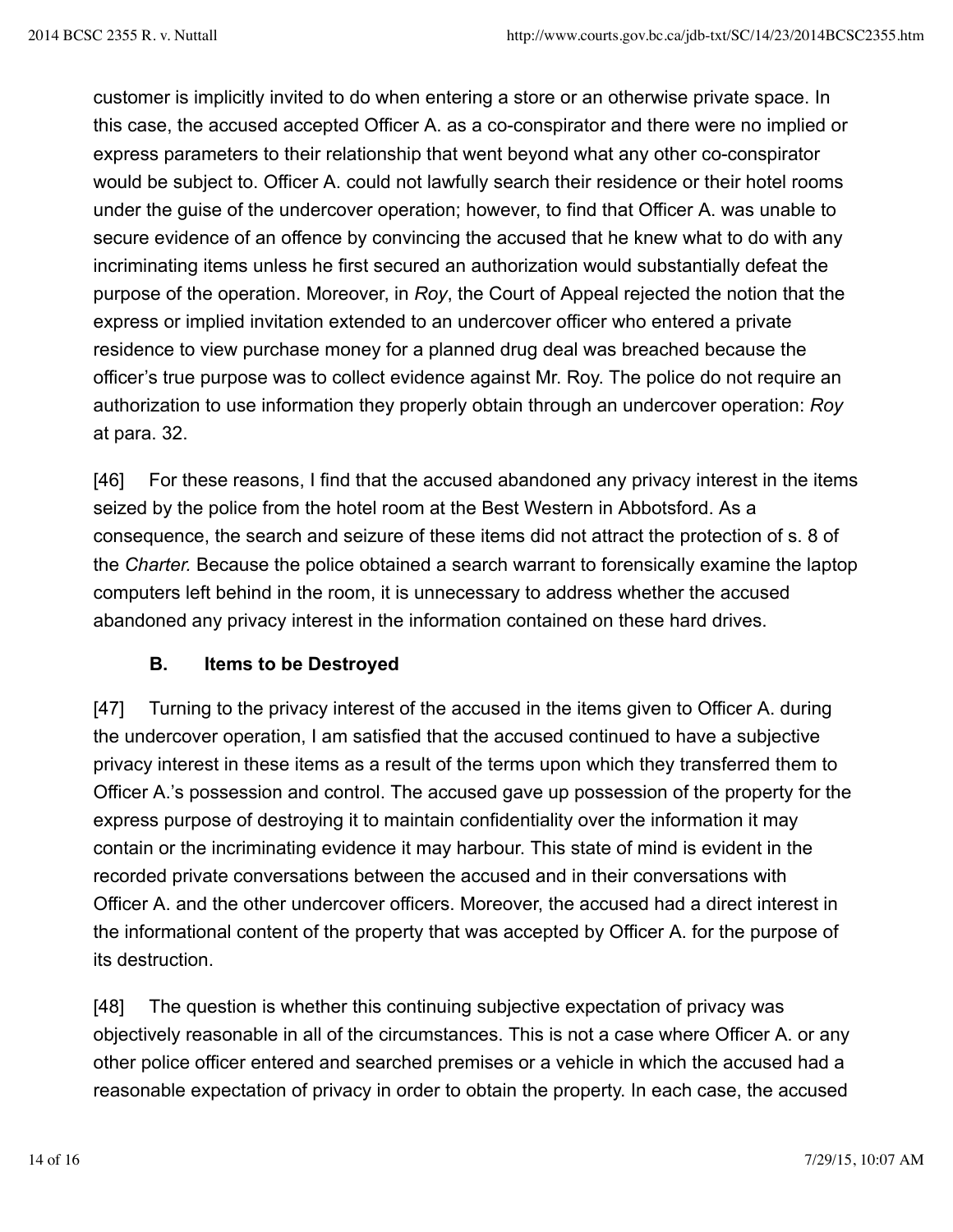gave the items to Officer A. or another undercover officer directly or placed them in Officer A.'s vehicle for the purpose of having them destroyed.

[49] The informational content of the items was not left in public view; the accused either passed the item to an undercover officer posing as a co-conspirator or left the items in bags in Officer A.'s vehicle. The shopping list was left in the vehicle used by Officer A.; it was not placed in the trunk. The object itself, and implicitly its confidential informational component, were intended to be kept private as between the accused and the undercover officers. However, it was also by this means that the property, and its informational component, was placed into the hands of a third party with no corresponding control over what that third party did with the items. The accused took no steps to ensure their privacy interests were protected apart from trusting that the undercover officers would carry out their wishes regarding the property. It is irrelevant that the third parties were actually police officers because it is what the accused believed and did in regard to their privacy interests that is the focus of the objective portion of the test: *Patrick* at para. 54. In this case, the accused believed the undercover officers were co-conspirators in the proposed illegal activities and gave them complete control over the property. To assert a continuing expectation of privacy in property handed over to a third party in these circumstances is not objectively reasonable.

[50] The defence also argue that the undercover officers had possession of the accused's property subject to an obligation to preserve its confidentiality. I am unable to accept this characterization of the undercover officers' relationship with the accused. As discussed earlier, this was not a situation where the undercover officers violated an express or implied invitation extended to them by the accused in regard to their activities.

[51] Moreover, Officer A. had no obligation to retain the confidentiality of the property given to him by the accused for destruction. There is no common law or statutory duty placed on Officer A., in his capacity as an actor in an undercover criminal investigation, to follow through with promises or undertakings given to the targets of the investigation. Our system of justice sanctions undercover investigations, which necessarily involve a web of falsehoods communicated to the targets, provided the conduct of the police does not violate any of the accused's *Charter* rights. The fact that Officer A. lied to the accused about his intentions in connection with the items given to him for destruction violates no *Charter*protected right, statutory provision or principles of the common law. As described earlier, Officer A. convinced the accused to trust him to destroy the items handed over to him without resort to coercive tactics that rendered the accused afraid for their safety if they refused his requests. Officer A. did not otherwise use tactics that violated the accused's